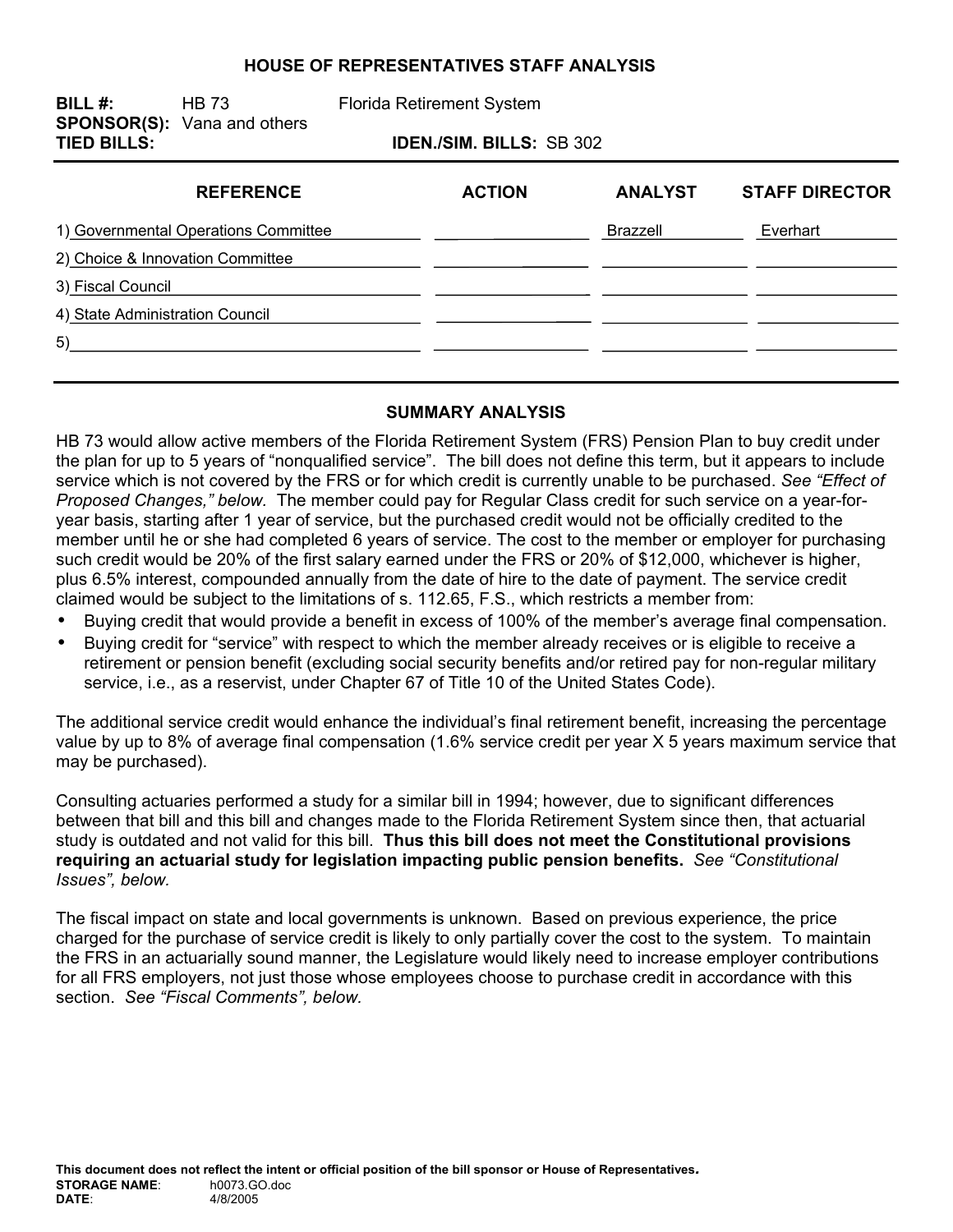### **FULL ANALYSIS**

## **I. SUBSTANTIVE ANALYSIS**

### A. HOUSE PRINCIPLES ANALYSIS:

This bill does not appear to implicate any of the House Principles.

### B. EFFECT OF PROPOSED CHANGES:

### Present situation

The Florida Retirement System (FRS) provides retirement and disability benefits for Florida state and county employees and for employees of those cities and special districts that choose to participate in the FRS. As of June 30, 2004, state employees (including university employees) represent 21.83% of the FRS membership; counties, 23.46%; district school boards, 48.3%; and community colleges, 2.84%; and cities and special districts that have opted to join the FRS, 3.57%.

The active membership of the FRS is divided into five membership classes. Each class is separately funded based upon the costs attributable to the members of that class. The classes and their current employer contribution rates as a percent of gross compensation are:

- Regular Class, 6.20%.
- Special Risk Class, 17.34%.
- Special Risk Administrative Support Class, 8.73%.
- Elected Officers' Class, 11.30%-17.46%, depending on subclass.
- Senior Management Service Class, 8.18%.

The FRS pension plan provides a defined benefit to its retirees. An active member of the FRS plan earns retirement credit for his or her service (creditable service) when the member is paid for work in a covered position with one or more of approximately 800 public employers that participate in the FRS. Members do not earn service credit under the FRS pension plan as a temporary employee or independent contractor, or while they are participating in one of several other state retirement programs.<sup>1</sup> Regular Class members accrue benefits at a rate of 1.60% per year of service, meaning essentially that provided the member vests in the FRS pension plan, for each year worked, upon retirement the Regular Class member's initial annual benefit is 1.60% of his or her average final compensation multiplied times the number of years worked. However, a number of factors determine a member's benefit, such as the age at which he or she retires, whether he or she receives disability retirement, or whether he or she works beyond the normal retirement date.

In addition to the service credit earned for current work, under ss. 121.111, 121.1115, 121.1122, and 121.121, F.S., members may be able to purchase credit under the FRS Pension Plan for certain other types of service worked in non-FRS covered positions to increase their benefit.<sup>2</sup> The member must meet a variety of conditions and pay any required retirement contributions, plus interest, for the extra

 $\overline{a}$ 

<sup>&</sup>lt;sup>1</sup> Such programs include the Deferred Retirement Option Program (DROP); the State University System Optional Retirement Program; the State Community College System Optional Retirement Program; the Senior Management Service Optional Annuity Program or in a local government alternative plan in lieu of participating in the Senior Management Service Class; or the Public Employee Optional Retirement Program (FRS Investment Plan). 2 Types of service for which a member may purchase additional retirement credit pursuant to Florida law include prior

service, if reemployed in covered employment for 1 work year; past service; military service; leave of absence without pay; in-state public employment; out-of-state public employment; periods while receiving temporary worker's compensation payments; periods of suspension without pay, if reinstated; periods while teaching in a federally operated school in Florida; and periods of disability retirement, upon recovery and return to covered employment for 1 work year.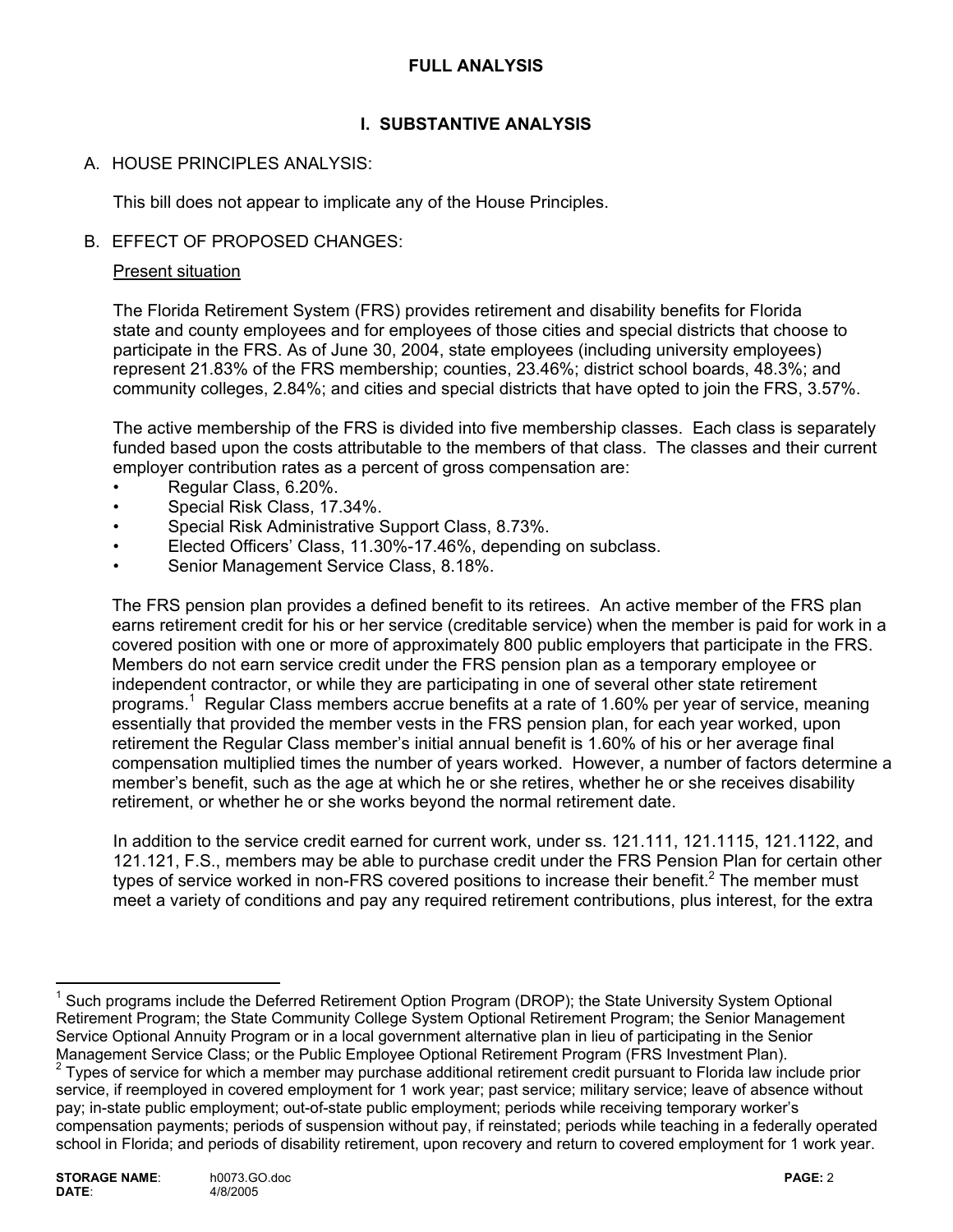service credit.<sup>3</sup> The cost for additional retirement credit depends on the type of service claimed. However, members cannot now buy credit for what federal law calls "nonqualified service."<sup>4</sup>

The purchase of nonqualified service is allowed under sec. 415(n) of the Internal Revenue Code. As long as the conditions of sec. 415(n) are met, changing the FRS Pension Plan to allow the purchase of credit for nonqualified service should not adversely affect the qualified status of the FRS Pension Plan. The primary conditions under sec. 415(n) require a member to complete 5 years of service before becoming eligible to purchase non-qualified service, and limit to a maximum of 5 years the total amount of nonqualified service credit that may be purchased.

## Proposed changes

HB 73 would allow active members of the FRS Pension Plan to buy Regular Class credit under the plan for up to 5 years of "nonqualified service for time not otherwise creditable under any other provisions of the plan." The 5-year maximum would apply to the total of out-of-state service and in-state service purchased pursuant to ss. 121.1115 and 121.1122, F.S., and nonqualified service credit purchased pursuant to the bill. Prior to vesting, a member could purchase a year of credit for each year worked, but the associated credit would not be applicable for vesting purposes and would not be credited to the member until he or she had vested by completing 6 years of creditable service. The price would be 20% of the first salary earned under the FRS or 20% of \$12,000, whichever is higher, plus 6.5% interest compounded annually from the date of hire to the date of payment.

The additional service would enhance the individual's final retirement benefit, increasing the percentage value by up to 8% of average final compensation (1.6% service credit per year X 5 years maximum service that may be purchased).

Based on previous relevant actuarial special studies, this price is likely to only partially cover the cost to the system. To maintain the FRS in an actuarially sound manner, employer contributions may need to be increased for all FRS employers, not just those whose employees choose to purchase credit in accordance with this section. *See "Fiscal Comments", below.* 

# C. SECTION DIRECTORY:

 Section 1 creates s. 121.11225, F.S., allowing the purchase of retirement credit for nonqualified service by individuals or their employers under certain conditions.

Section 2 provides an effective date of July 1, 2005.

 $\overline{a}$ 

 $3$  In some cases, the employer may pay some or all of the cost for this credit.

 $\text{``Sec. 401(n)}(3)$  (C) of the Internal Revenue Code provides: "the term 'nonqualified service' means service for which permissive service credit is allowed other than--

<sup>(</sup>i) service (including parental, medical, sabbatical, and similar leave) as an employee of the Government of the United States, any State or political subdivision thereof, or any agency or instrumentality of any of the foregoing (other than military service or service for credit which was obtained as a result of a repayment described in subsection (k)(3)), (ii) service (including parental, medical, sabbatical, and similar leave) as an employee (other than as an employee described in clause (i)) of an educational organization described in section 170(b)(1)(A)(ii) which is a public, private, or sectarian school which provides elementary or secondary education (through grade 12), as determined under State law, (iii) service as an employee of an association of employees who are described in clause (i), or

<sup>(</sup>iv) military service (other than qualified military service under section 414(u)) recognized by such governmental plan. In the case of service described in clauses [FN1] (i), (ii), or (iii), such service will be nonqualified service if recognition of such service would cause a participant to receive a retirement benefit for the same service under more than one plan." Sec. 401(n)(3) (A) of the Internal Revenue Coe states: "The term 'permissive service credit' means service credit-(i) recognized by the governmental plan for purposes of calculating a participant's benefit under the plan,

<sup>(</sup>ii) which such participant has not received under such governmental plan, and

<sup>(</sup>iii) which such participant may receive only by making a voluntary additional contribution, in an amount determined under such governmental plan, which does not exceed the amount necessary to fund the benefit attributable to such service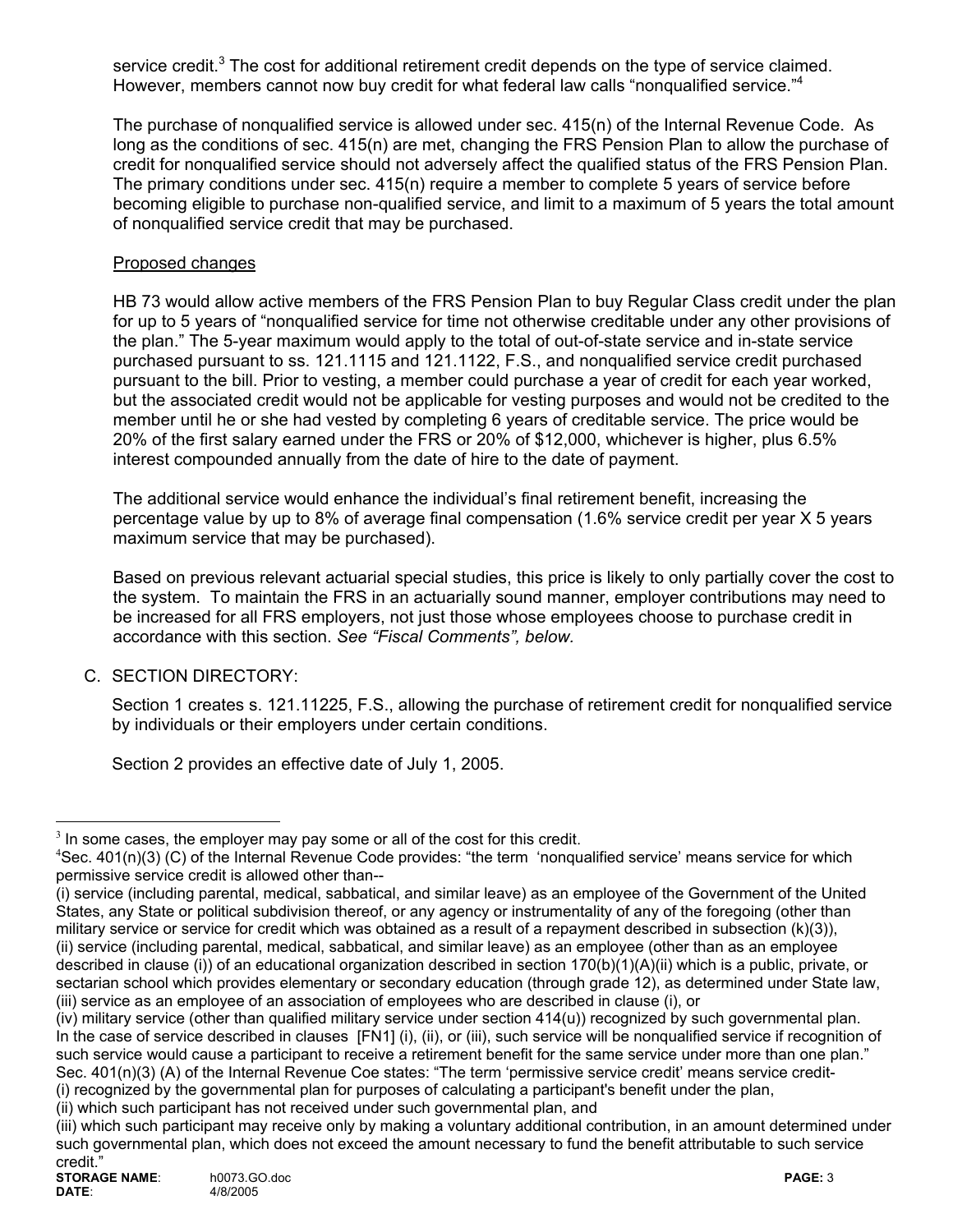### **II. FISCAL ANALYSIS & ECONOMIC IMPACT STATEMENT**

### A. FISCAL IMPACT ON STATE GOVERNMENT:

1. Revenues:

The Retirement System Trust Fund may receive revenues from the purchase of credit.

2. Expenditures:

Indeterminate. No actuarial study has been performed for this bill, so the projected costs are unknown. See "Fiscal Comments", below.

#### B. FISCAL IMPACT ON LOCAL GOVERNMENTS:

1. Revenues:

None.

2. Expenditures:

Indeterminate. No actuarial study has been performed for this bill, so the projected costs are unknown. See "Fiscal Comments", below.

C. DIRECT ECONOMIC IMPACT ON PRIVATE SECTOR:

None.

D. FISCAL COMMENTS:

Consulting actuaries performed a study for a bill that was similar but narrower in scope in 1994. However, due to this bill's broader provisions and significant changes made to the Florida Retirement System, that study is outdated and not valid for this bill. Thus the costs of this benefit to the state and local governments that participate in the FRS are unknown.

When the law was previously changed to allow FRS members to purchase credit under the plan for their in-state and out-of-state service, the Legislature increased employer contribution rates for all membership classes to achieve actuarially sound funding because the costs paid by or on behalf of those purchasing service credit were insufficient to do so. If employer contribution rates increased as a result of this bill, these higher rates would be borne not just by state government but by counties, school districts, and those municipalities and special districts that have opted into the FRS.

### **III. COMMENTS**

#### A. CONSTITUTIONAL ISSUES:

1. Applicability of Municipality/County Mandates Provision:

Unknown. By increasing benefits for employees of FRS employers, the bill may require counties and certain municipalities to expend funds through higher employer contribution rates; in that case, it would be a mandate. However, the bill contains a statement of important state interest and does apply to all persons similarly situated. It thus meets the requirements of Art. VII, s. 18(a) to bind effectively counties and municipalities.

2. Other:

Article X, s. 14, Florida Constitution